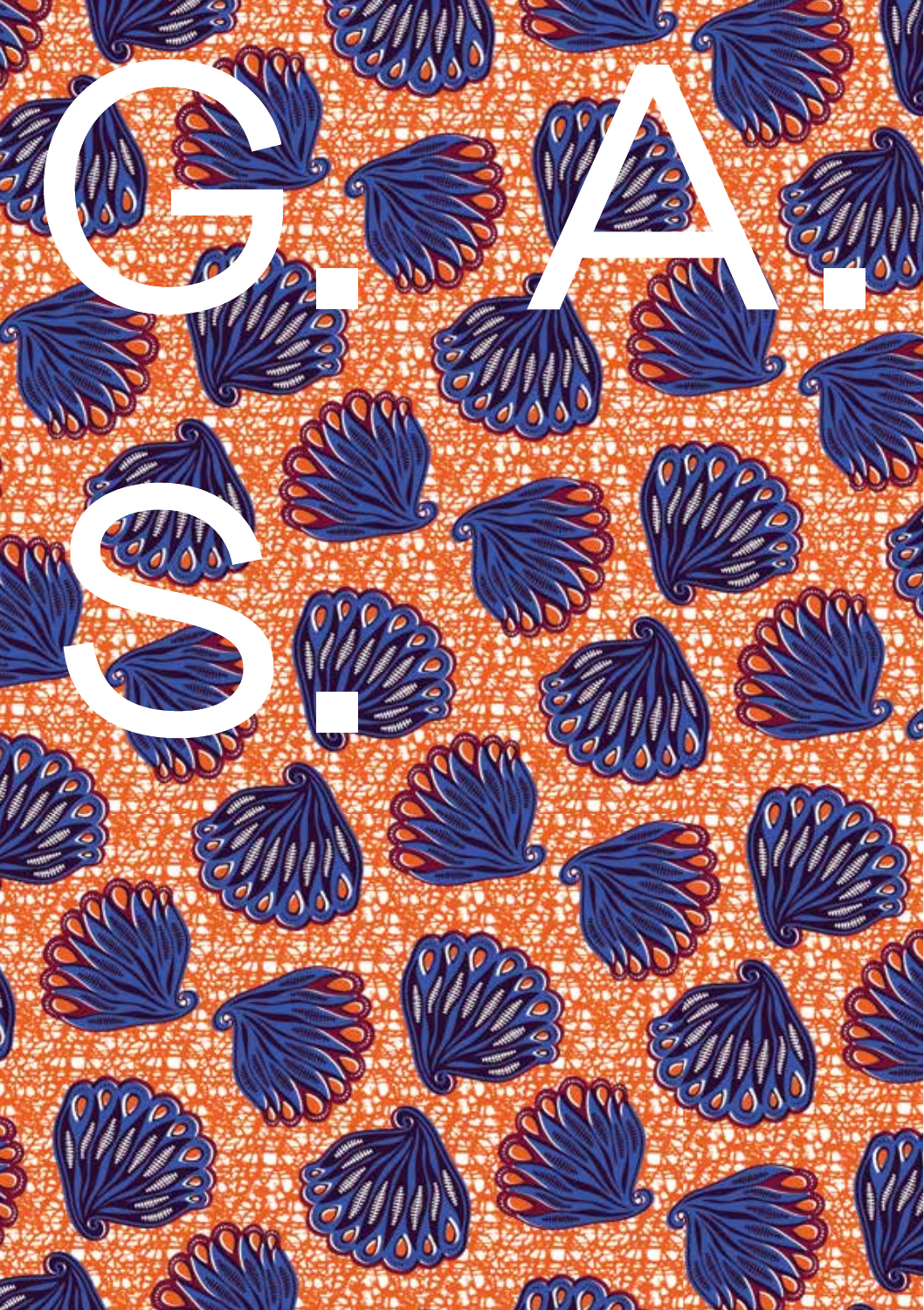

Photo © Yinka Shonibare Studio; Photographer James Mollison

The art world needs to " evolve - there is a rich vein of talent out there, but we might lose them if the status quo of the last thirty years remains. We are working with the local community, whilst opening doors for the next generation, equipping them to thrive not just survive".

### Yinka Shonibare CBE RA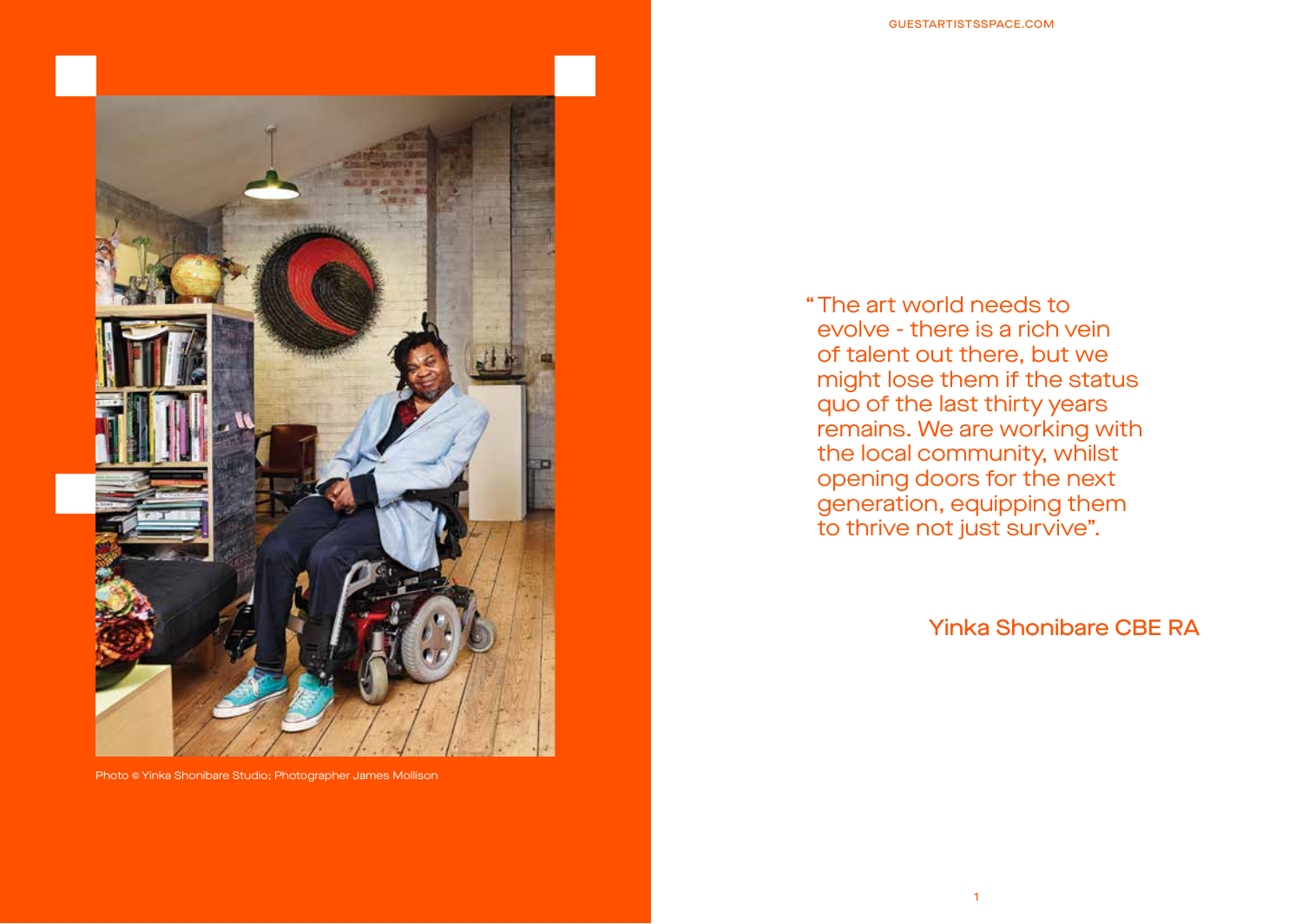# ABOUT

The Foundation is, at its core, a charity dedicated to facilitating international cultural exchange and skills development by supporting and enabling creative and research practices through residencies, collaborations, fellowships, education and professional development via G.A.S. Foundation in Nigeria and Guest Projects Digital in the UK.

Through these projects, Yinka Shonibare CBE RA reflects his ongoing beliefs in the relationship between art and social justice showing how the combined disciplines of architecture and science can contribute to local ecosystems, food security and of course, creativity.

Over the past decade, Yinka Shonibare CBE RA has tirelessly supported the development of early career and African diaspora artists through Guest Projects. The UK based artist residency programme offered emerging multidisciplinary creatives and practitioners free access to a project space in which to collaborate and experiment for one month.

In response to the global Covid crisis Guest Projects moved away from physical residencies, focusing instead on digitally enabling and supporting the creation of new works, testing of ideas, mentoring, creative programming and online community engagement.

## GUEST **PROJECTS** DIGITAL

The 2021 edition platformed the work of six emerging African and African Diaspora artists, based across both the UK and the continent, through a series of Artist in Focus and Digital Residency awards. The six participants received a fee, professional development opportunities and tailored mentoring alongside an opportunity to showcase their work on the Guest Projects Digital website and social channels.

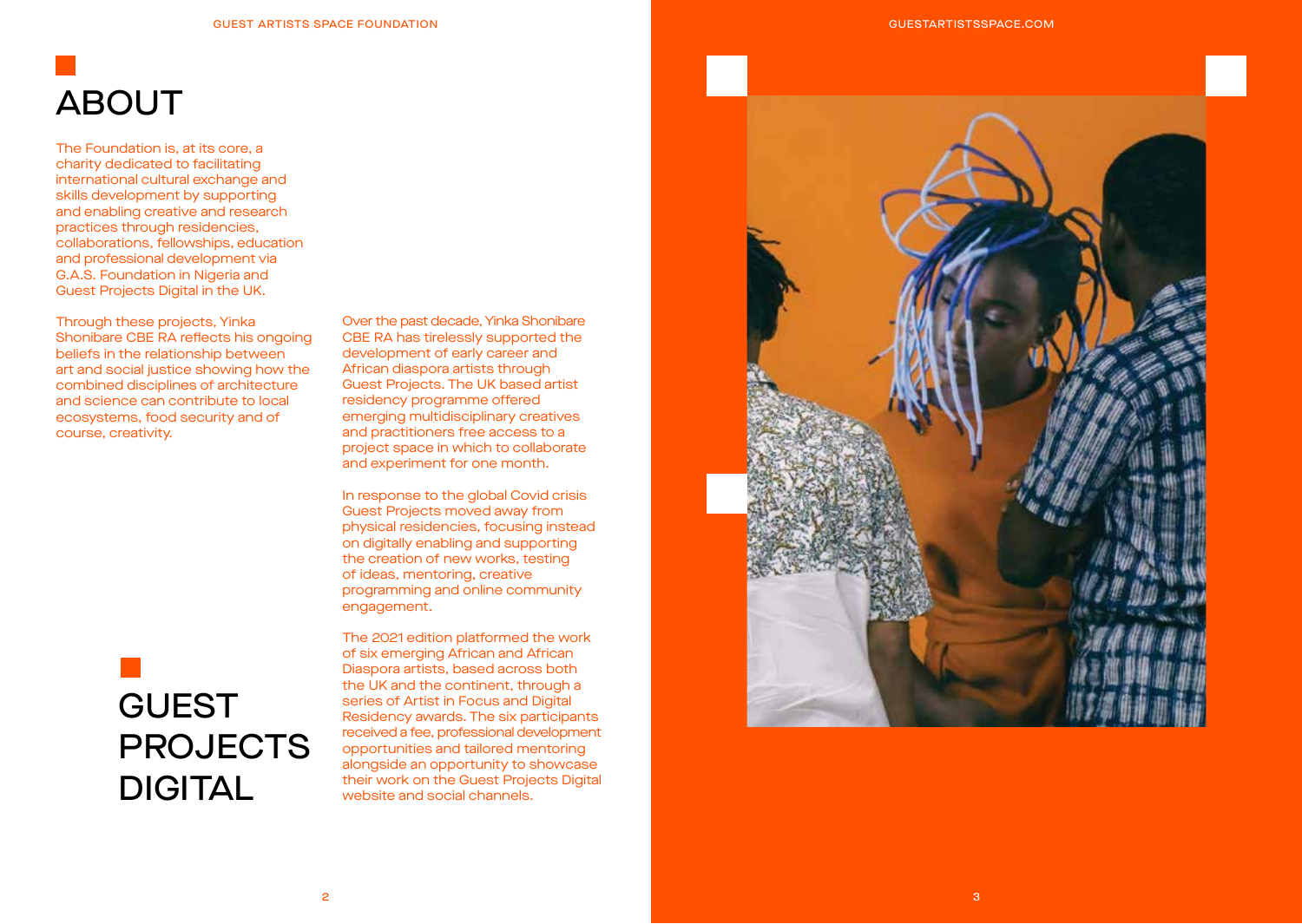







#### GUESTARTISTSSPACE.COM









All photographs courtesy of Steloolive. Images taken from his Guest Projects Digital piece Oracle Afronaut. As a result of the residency the work has been included in ICF's Diaspora Pavilion 2: London programme. Photography by Fibi Afloe and Francis Kokoroko

For more information about Oracle Afronaut visit www.guestprojects.com/steloolive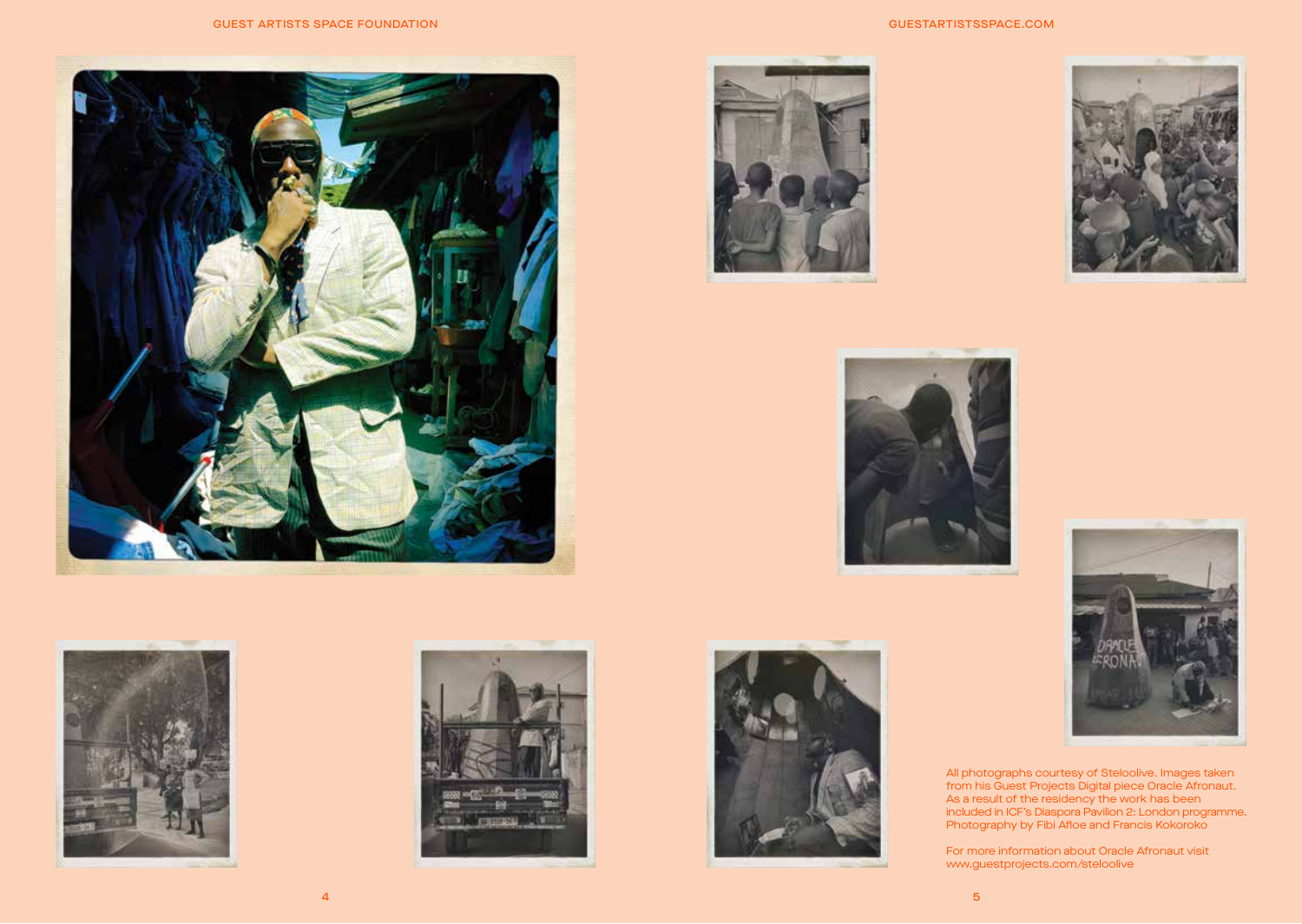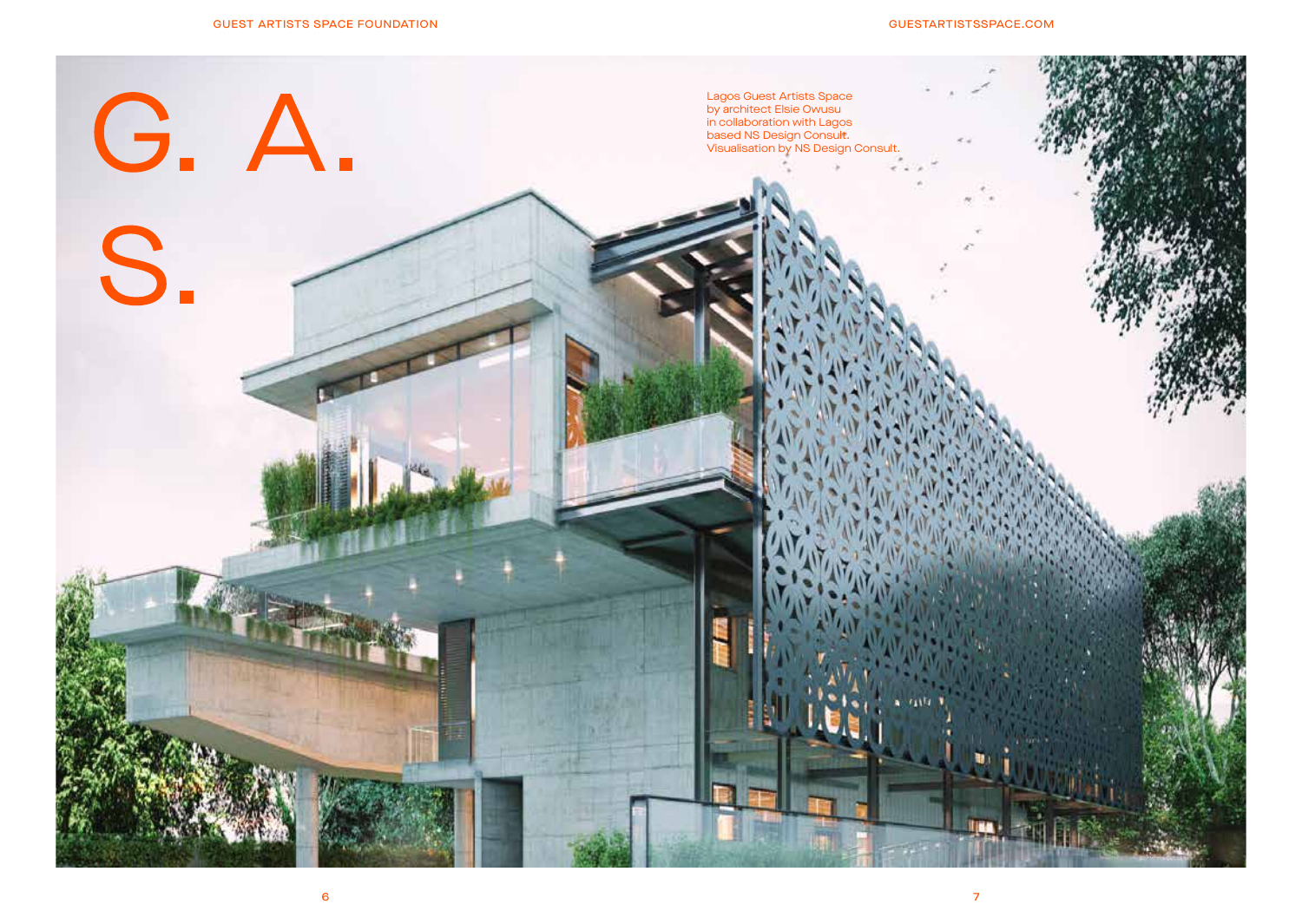## **GUEST ARTISTS SPACE**



The first is based in Lagos, one of the most enterprising cities in the world. Here, the Foundation is hosted in an award-winning building in

Oniru designed by Ghanaian British architect Elsie Owusu in collaboration with Lagos based NS Design Consult.

The building houses a multifunctional studio/ gallery space on the ground floor with accommodation and shared living space on the 1st floor for up to three artists-in-residence with a 'barrier-free' design to ensure access for all users.

At the second centre, based in Ijebu, Yinka Shonibare CBE RA has completed work on one of his most ambitious projects yet, the Ecology Green Farm.

It provides a residency space for artists, scientists, agriculturists, and researchers and was created with sustainable infrastructure and food security for the local community in mind.

Working in partnership with architect Papa Omotayo, they've established an organic farm across a 54-acre site whilst overseeing a team of local artisans hand making 40,000 bricks to construct a state-ofthe-art artists residence and workshop. Gardens have been planted and greenhouses filled with local craft taking centre stage.

G.A.S. Foundation, a non-profit founded by Yinka Shonibare CBE RA, is Yinka Shonibare Foundation's delivery partner in Nigeria. The charity's ambition is to encourage critical and engaging practices in the fields of contemporary art, design, architecture, agriculture and ecology with the space to research, experiment, share, educate and develop ideas.

G.A.S. Foundation is establishing two centres of research and experimentation in Nigeria where international participants can live and work, alongside their African peers for up to three months at Guest Artists Space, a pair of multi-use live/work residency units.

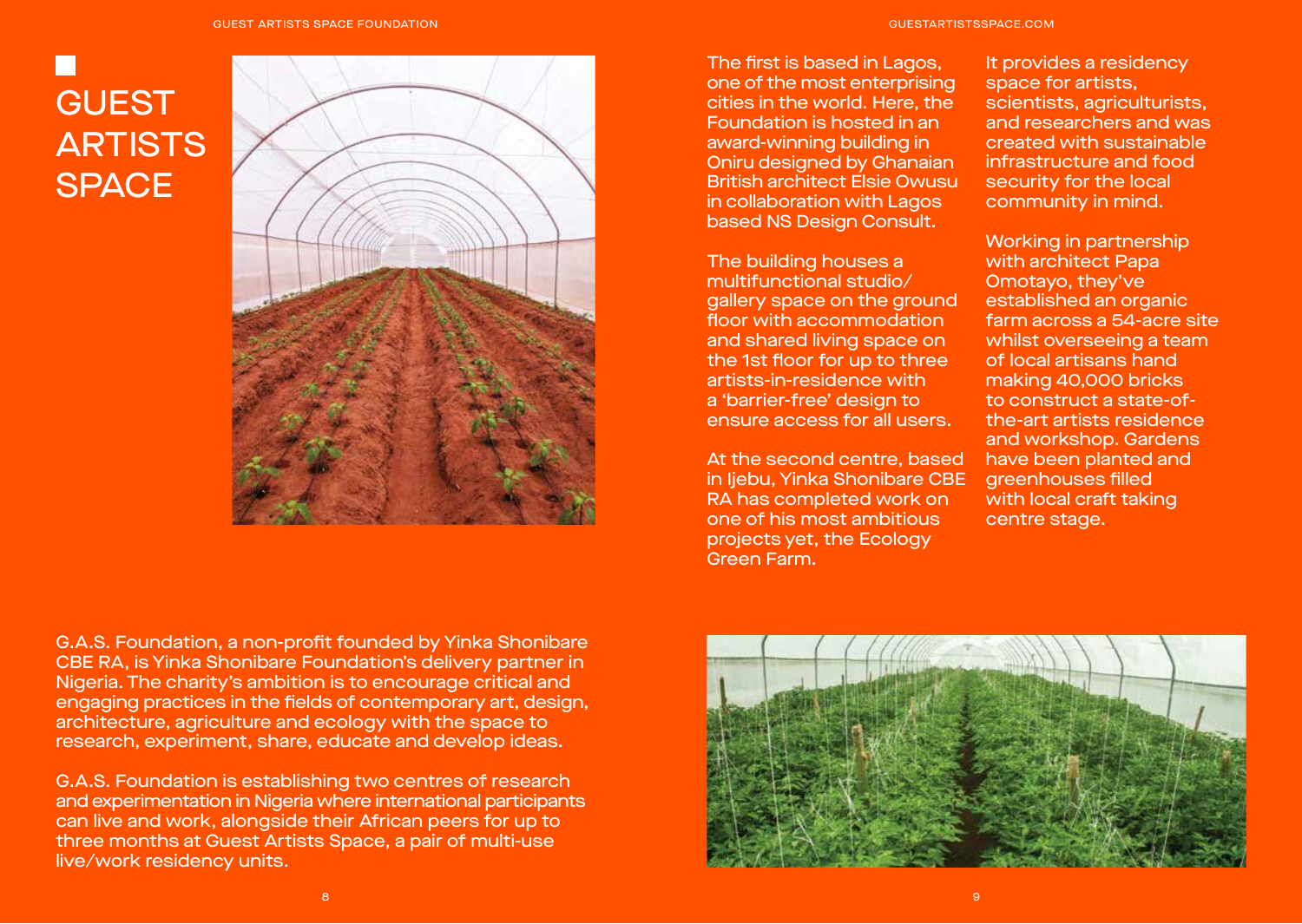

### PATRONS

We would like to invite you to help fund our distinctive and vibrant interdisciplinary programme of residencies, education programmes and events in Nigeria.

#### PARTNER ₦2.8million + | \$6750 | £5,000+

Our Partners will receive the following benefits alongside their support:

A signed, limited-edition memento made by one of the artist residency alumni

Invitations to exclusive private events, exhibitions and supper clubs

#### PLATINUM PARTNER ₦7.2million + | \$16,900+ | £12,500+

In addition to the benefits enjoyed by our Partners, you will receive:

An invitation to an annual dinner hosted by Yinka Shonibare CBE RA, with an opportunity to help shape the future direction of the Foundation's projects

An opportunity to attend hosted trips to, and tours of Y.S.F. projects, both in Nigeria and London (at an extra cost)

#### FELLOWSHIP PLATINUM PARTNERS ₦8.4million + | \$20,300 | £15,000 over 3 years

The Fellowship Platinum Partner level is for donors who can commit to a three-year package. This includes supporting 'Named Residency Fellowship Awards' for creatives, curators and researchers in the fields of arts and ecology with a focus on African and African Diaspora recipients. Donors in this category will have opportunities to meet and follow the progress of the Fellows over the three years.

#### FOUNDING PARTNER ₦62.4million + | \$150,000 | £110,350

This is a unique opportunity for our opening year. A Founder Patron option is open to individuals, corporations or organisations making a substantial level of support. In return the Founders will receive a limited edition work from the Foundation and their names will appear on a permanent donor plaque at each of the residencies.

Founder Patrons will thereafter receive all the benefits offered to donors at Platinum Partner level for a period of three years.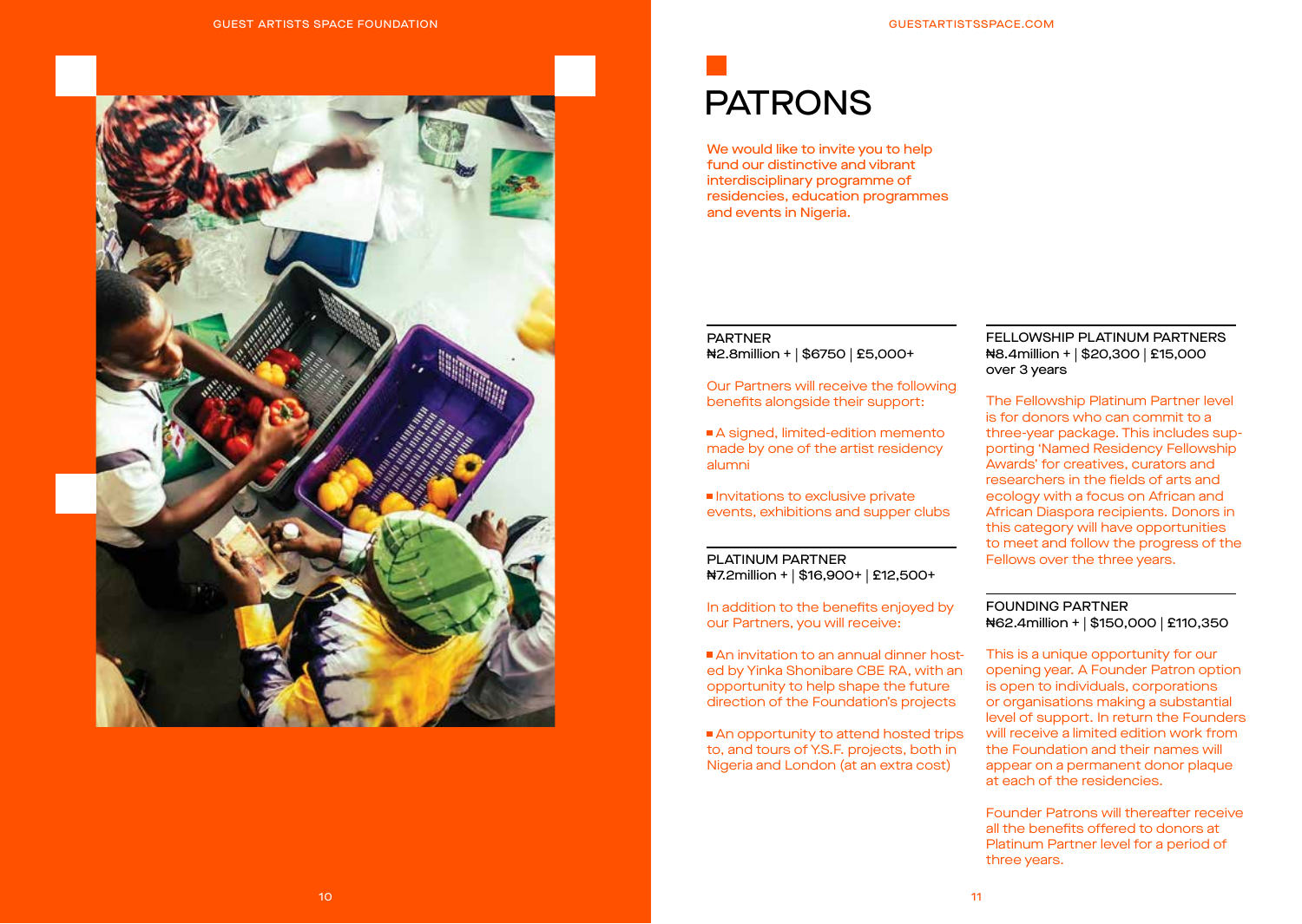We would like to invite you to help fund our distinctive and vibrant interdisciplinary programme of residencies and education programmes in Nigeria.

We are eager to hear from organisations, institutions, galleries, companies and brands who share our values and are interested in exploring mutual collaborative opportunities.

To discuss a potential partnership, programme donation or project with Guest Artists Space please email the Y.S.F. Director Belinda Holden at belinda@yinkashonibarefoundation.com



Please scan the QR code to make a donation or visit www.yinkashonibarefoundation.com/donate